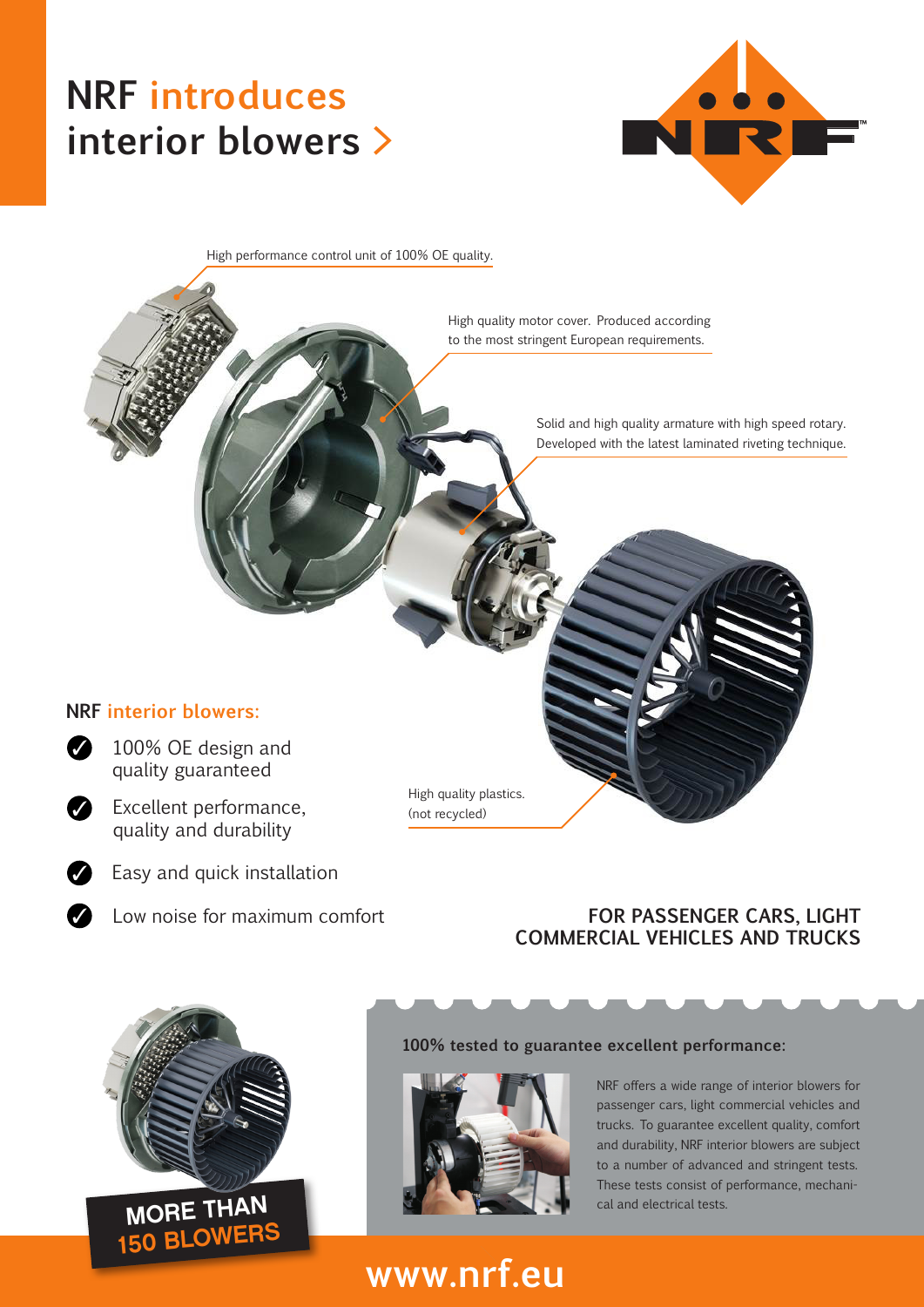

**Application Year O.E. number**

**Interior blower Car & LCV**



| product nr. |                           |                 |                                         |
|-------------|---------------------------|-----------------|-----------------------------------------|
|             |                           |                 |                                         |
| 34000       | ALFA ROMEO 147            | 01/2001-03/2010 | 46799643 / 77364449                     |
| 34001       | <b>AUDI A4</b>            | 1994-2000       | 8A1820021                               |
| 34111       | <b>AUDI A4 2.0</b>        | 04/2008-12/2015 | 8K1820021B / 8K1820021C                 |
| 34100       | AUDI A6                   | 04/1997-01/2005 | 4B1820021B                              |
| 34084       | <b>BMW 316i</b>           | 09/1998-02/2005 | 64118373985                             |
| 34087       | <b>BMW 316i</b>           | 09/1998-02/2005 | 64113453729 / 64116900685 / 64119071946 |
| 34120       | <b>BMW 318i</b>           | 08/1993-01/1998 | 64111468453 / 64118390208               |
| 34121       | <b>BMW 318i</b>           | 08/1993-01/1998 | 64111385124 / 64118390434               |
| 34069       | <b>BMW 3-series</b>       | 02/1998-02/2007 | 64118372797 / 64119204154               |
| 34086       | <b>BMW 520</b>            | 08/2007-03/2010 | 64116933910                             |
| 34113       | <b>BMW 523i</b>           | 11/1995-12/2000 | 64118372493 / 64118385558               |
| 34124       | BMW X3 x-drive            | 09/2010-        | 64119144200 / 64119227670               |
| 34104       | <b>BMW X5 3.0</b>         | 11/2006-08/2008 | 64116971108 / 64119229658 / 64119245849 |
| 34075       | <b>CITROEN C5</b>         | 03/2001-08/2004 | 6441N7                                  |
| 34089       | <b>CITROEN Jumpy 2.0</b>  | 03/2000-10/2006 | 6441E3                                  |
| 34109       | CITROEN Jumpy 2.0         | 03/2000-10/2006 | 6441E0                                  |
| 34098       | <b>CITROEN Saxo</b>       | 02/1996-04/2004 | 6441K8                                  |
| 34021       | <b>CITROEN Saxo</b>       | 05/1996-09/2003 | 6441G6                                  |
| 34013       | <b>CITROEN Xantia</b>     | 05/1993-04/2003 | 6441K6                                  |
| 34012       | <b>CITROEN Xsara</b>      | 02/1995-03/2005 | 6441N3                                  |
| 34127       | <b>CITROEN Xsara 2.0D</b> | 02/1999-03/2005 | 6441N0                                  |
| 34071       | <b>FIAT 500</b>           | 07/2007-        | 77362539                                |
| 34028       | FIAT 500 1.2              | $07/2007 -$     | 77362537 / 77362538 / 77364885          |
| 34029       | FIAT Bravo                | 03/1996-10/2001 | 46722995 / 7596217 / 7606537            |
| 34070       | <b>FIAT Bravo</b>         | 04/2007-12/2014 | 77363824                                |
| 34023       | FIAT Ducato               | 03/1994-04/2002 | 1307829080 / 1318888080                 |
| 34025       | <b>FIAT Ducato</b>        | 04/2002-07-2006 | 46722759 / 46722992                     |
| 34112       | <b>FIAT Ducato</b>        | 12/2001-12/2011 | 46722702 / 71734232                     |
| 34026       | FIAT Punt 1.2             | 08/1999-03/2012 | 46722948 / 46723714 / 46770835+         |
| 34022       | <b>FIAT Punto</b>         | 08/1999-03/2012 | 46722956 / 71735484                     |
| 34024       | <b>FIAT Punto</b>         | 08/1999-03/2012 | 46723716 / 46770817                     |
| 34079       | <b>FIAT Scudo</b>         | 04/1998-10/2006 | 6441E2 / 9566944380                     |
| 34030       | <b>FIAT Stilo</b>         | 10/2001-11/2006 | 46723511 / 77363823                     |
| 34117       | FORD Fiesta 1.2           | 08/1995-04/2002 | 1055062 / 1E0361B10A / 1E0361B10C+      |
| 34037       | <b>FORD Focus</b>         | 08/1998-04/2005 | 1327522 / 4S7H19D859AA                  |
| 34032       | <b>FORD Focus</b>         | 08/1998-07/2004 | 1062247 / 1092286 / 1111936+            |
| 34035       | <b>FORD Focus</b>         | 08/1998-07/2004 | 1062248 / 1092817 / 1116783+            |
| 34036       | <b>FORD Focus</b>         | 08/2004-        | 1253201 / 1253205 / 1326642+            |
| 34034       | <b>FORD Galaxy</b>        | 09/1996-03/2006 | 1038587 / 1101897 / 1109798+            |
| 34033       | <b>FORD Transit</b>       | 08/1994-08/2014 | 7188531 / 95VW18456BB                   |
| 34093       | <b>HYUNDAI Getz 1.4</b>   | 08/2005-12/2011 | 971121C000                              |
| 34068       | <b>IVECO Daily</b>        | 01/1989-1998    | 93930687                                |
| 34077       | <b>LANCIA Delta</b>       | 09/2008-12/2014 | 77365016                                |
| 34101       | MAZDA 3 1.6               | 10/2003-06/2009 | BP4K61B10                               |
| 34125       | MERCEDES 200              | 09/1988-05/1993 | 1248200142                              |
| 34081       | MERCEDES A140             | 07/1997-06/2005 | 1688200542 / 1688201642                 |

**www.nrf.eu**

nrf.eu

**Available in:**

 $\bullet$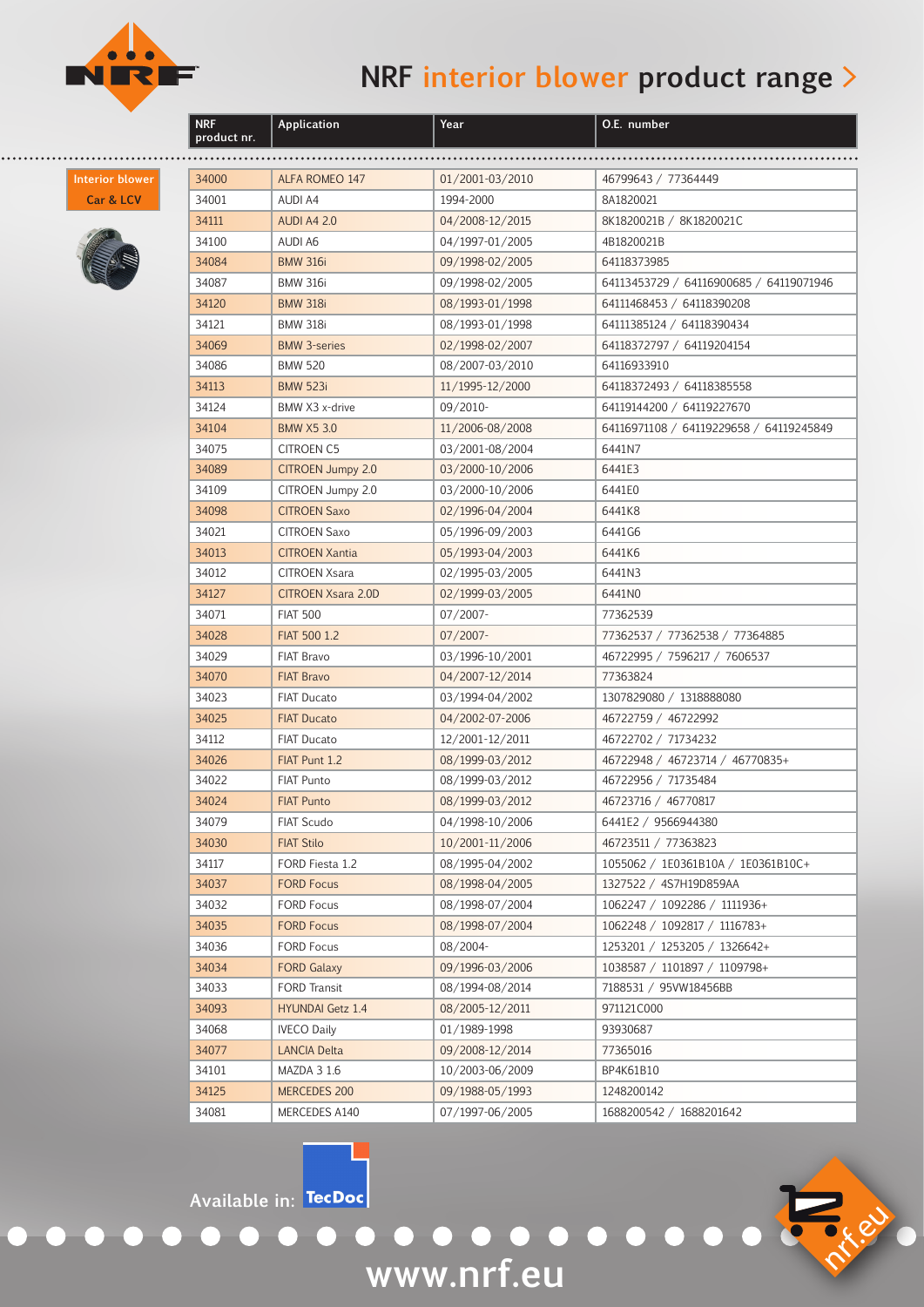

**Application Year O.E. number**

**Interior blower Car & LCV**



| product nr. |                               |                 |                                           |
|-------------|-------------------------------|-----------------|-------------------------------------------|
|             |                               |                 |                                           |
| 34043       | <b>MERCEDES A-series</b>      | 09/2004-06/2012 | 1698200642                                |
| 34039       | MERCEDES C180                 | 06/1993-10/2000 | 2028209342                                |
| 34046       | MERCEDES C180                 | 06/1993-10/2000 | 2028209242                                |
| 34090       | MERCEDES C180 1.8             | 05/2002-02/2007 | 2038202514 / A2038202514                  |
| 34041       | MERCEDES C220                 | 01/2007-01/2014 | 2048200008 / 2048200208                   |
| 34082       | MERCEDES E200                 | 07/1995-05/2003 | 2108202442                                |
| 34083       | MERCEDES E200                 | 07/1995-05/2003 | 2108200242 / 2108203842                   |
| 34105       | MERCEDES E200 2.0             | 07/1995-06/2000 | 2108200042                                |
| 34042       | MERCEDES E220                 | 04/2002-07/2006 | 2118300408 / 2118300908                   |
| 34045       | MERCEDES E290                 | 07/1995-08/1999 | 2108203442 / 2108205242 / 2108206642+     |
| 34128       | MERCEDES ML270                | 06/1999-07/2005 | 1638204142 / A1638204142                  |
| 34094       | MERCEDES S320 3.0             | 12/2005-06/2009 | 2218200514 / 2218202714                   |
| 34088       | MERCEDES S500                 | 10/1998-08/2005 | 2208203142                                |
| 34129       | MERCEDES SL500                | 09/1992-05/1998 | 1298200642 / 1298209042                   |
| 34067       | <b>MERCEDES Sprinter</b>      | 04/2000-05/2006 | 0008352285 / 0018305608 / 0018305708+     |
| 34038       | <b>MERCEDES Sprinter</b>      | 06/2006-        | 0008356107 / 2E0819987A / 8356107         |
| 34103       | <b>MERCEDES Sprinter 313D</b> | 04/2000-05/2006 | 0018305908                                |
| 34040       | <b>MERCEDES Vito</b>          | 08/2003-08/2014 | 0008357904 / 8357904                      |
| 34044       | <b>MERCEDES Vito</b>          | 11/1995-07/2003 | 0028301608 / 0038300308 / A0028301608+    |
| 34047       | <b>OPEL Astra</b>             | 03/1998-01/2005 | 1845002 / 1845059 / 1845099 / 1845118+    |
| 34106       | OPEL Astra 1.6                | 03/1998-01/2005 | 1845063 / 9117658                         |
| 34114       | <b>OPEL Corsa</b>             | 03/1993-12/2000 | 1618105 / 52463294                        |
| 34048       | <b>OPEL Corsa</b>             | 10/2000-06/2004 | 1845222 / 24436989                        |
| 34027       | <b>OPEL Corsa</b>             | 10/2005-08/2014 | 13335075 / 1845133 / 55702442 / 55702443+ |
| 34049       | <b>OPEL Vectra</b>            | 09/1995-07/2002 | 1845055 / 90568692                        |
| 34097       | OPEL Vectra 1.8               | 02/2002-09/2005 | 13221348 / 13250116 / 1845088 / 1845109+  |
| 34095       | OPEL Vectra 1.9               | 10/2003-08/2008 | 1845080                                   |
| 34053       | OPEL Zafira                   | 04/1999-06-2005 | 1845062 / 9119001                         |
| 34107       | <b>OPEL Zafira</b>            | $07/2005$ -     | 13214734 / 1845107                        |
| 34051       | OPEL/VAUXHALL Astra           | 03/1998-05/2009 | 1845003 / 1845065 / 1845101 / 9117606+    |
| 34052       | OPEL/VAUXHALL Astra           | 03/1998-08/2002 | 1808068 / 1845021 / 1845035 / 1845038+    |
| 34050       | OPEL/VAUXHALL Corsa           | 07/2006-08/2014 | 13335074 / 1845115 / 1845116 / 1845132+   |
| 34072       | PEUGEOT 206                   | 08/1998-12/2012 | 6441Q6 / 6441R0                           |
| 34014       | <b>PEUGEOT 206 1.4</b>        | 08/1998-12/2012 | 6441K0 / 6441N9 / 6441W5                  |
| 34016       | <b>PEUGEOT 206 1.4</b>        | 08/1998-12/2012 | 1606357480 / 6441J9 / 6441W4              |
| 34017       | <b>PEUGEOT 206 1.4</b>        | 08/1998-12/2012 | 6441J8 / 6441Q5 / 6441R1                  |
| 34054       | PEUGEOT 306                   | 04/1993-07/2001 | 6441A0                                    |
| 34118       | PEUGEOT 306                   | 04/1993-07/2001 | 6441A2                                    |
| 34099       | <b>PEUGEOT 306 1.4</b>        | 04/1993-07/2001 | 644196                                    |
| 34015       | PEUGEOT 307                   | 03/2001-11/2007 | 6441S6                                    |
| 34074       | PEUGEOT 308                   | 09/2007-10/2014 | 6441Z7                                    |
| 34102       | PEUGEOT 406                   | 11/1995-05/2004 | 6441G3                                    |
| 34055       | PEUGEOT 406                   | 11/1995-08/2001 | 6441K9                                    |
| 34076       | PEUGEOT 406                   | 11/1995-08/2001 | 6441G5                                    |
| 34020       | PEUGEOT 605                   | 06/1989-09/1999 | 6441F3                                    |
| 34018       | PEUGEOT Partner               | 04/2000-07/2008 | 6441L3                                    |

**www.nrf.eu**

 $\bullet$ 

o o de la po

**Available in:**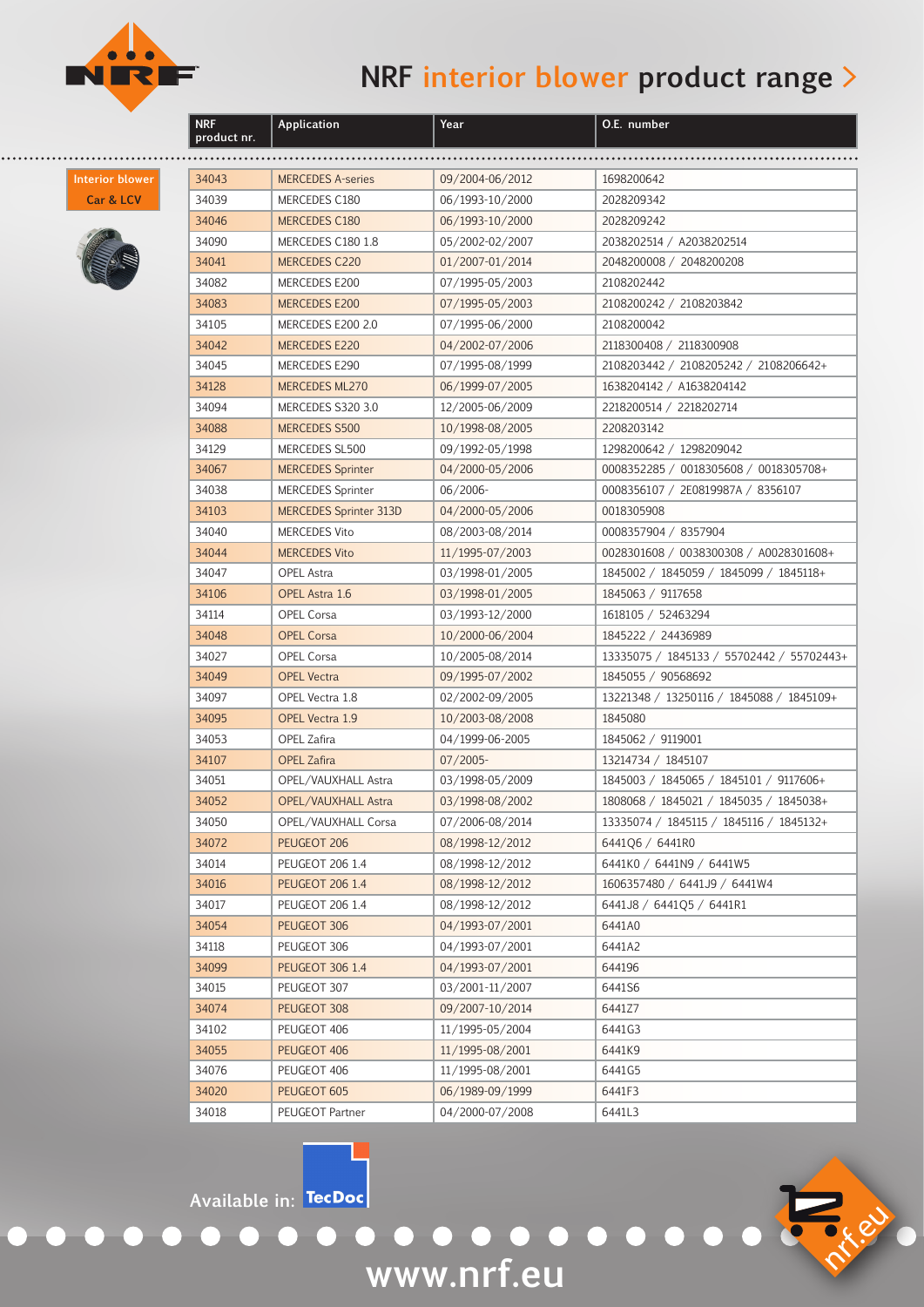

**Application Year O.E. number**

**Interior blower Car & LCV**



| product nr. |                               |                 |                                          |
|-------------|-------------------------------|-----------------|------------------------------------------|
|             |                               |                 |                                          |
| 34019       | <b>PEUGEOT Partner</b>        | 04/2000-07/2008 | 6441S0                                   |
| 34080       | RENAULT 19                    | 05/1992-10/1996 | 7701033536                               |
| 34031       | <b>RENAULT Clio</b>           | 06/2005-12/2014 | 7701060014 / 7701062225 / 7701062226+    |
| 34108       | RENAULT Clio 1.2              | 09/1998-02/2010 | 7701206105                               |
| 34057       | <b>RENAULT Grand Scenic</b>   | 03/2004-02/2008 | 7701056598                               |
| 34060       | RENAULT Kangoo                | 12/2001-09/2013 | 7701059205                               |
| 34092       | <b>RENAULT Laguna</b>         | 03/2001-12/2007 | 7701048753                               |
| 34061       | <b>RENAULT Master</b>         | 07/1998-10/2001 | 7701035892                               |
| 34110       | <b>RENAULT Master</b>         | 10/2001-12/2013 | 7701057555                               |
| 34078       | RENAULT Megane                | 09/2002-07/2009 | 7701056964                               |
| 34126       | <b>RENAULT Megane 1.6</b>     | 09/2002-02/2008 | 7701055135 / 7701056965                  |
| 34059       | <b>RENAULT Megane</b>         | 10/1996-06/200  | 7701046058                               |
| 34062       | <b>RENAULT Megane Scenic</b>  | 04/1997-08/1999 | 7701045892 / 7701046423 / 7701206250     |
| 34056       | <b>RENAULT Scenic</b>         | 09/1999-08/2003 | 7701048387                               |
| 34130       | <b>RENAULT Scenic 1.6</b>     | 09/1999-09/2003 | 7701046947 / 7701206252                  |
| 34058       | <b>RENAULT Scenic</b>         | 10/1996-09/2003 | 7701041789 / 7701046946 / 7701205479+    |
| 34073       | <b>RENAULT Trafic II</b>      | $04/2001 -$     | 2761400QAC / 4409448 / 7701050310+       |
| 34134       | <b>TOYOTA Auris</b>           | 10/2006-09/2012 | 8710342101                               |
| 34135       | <b>TOYOTA Corolla 1.3</b>     | 05/1997-09/1999 | 8710312040                               |
| 34133       | <b>TOYOTA Corolla</b>         | 10/2001-10/2006 | 8710312070                               |
| 34131       | <b>TOYOTA Prius</b>           | 05/2000-03/2009 | 8710347020 / 8710347050                  |
| 34132       | <b>TOYOTA RAV4</b>            | 06/2000-11/2005 | 8710342060                               |
| 34096       | <b>OPEL Vectra 1.9</b>        | 04/2004-05/2009 | 13221350 / 13250120 / 1845079 / 1845111+ |
| 34008       | <b>VOLKSWAGEN Golf</b>        | 10/1997-05/2004 | 1J2819021 / 1J2819021B / 1J2819021C      |
| 34003       | <b>VOLKSWAGEN Golf</b>        | 10/2003-11/2008 | 1K1820015 / 1K1820015A / 1K1820015D+     |
| 34004       | <b>VOLKSWAGEN Golf</b>        | 10/2003-11/2008 | 1K1819015 / 1K1819015C / 1K1819015D+     |
| 34006       | <b>VOLKSWAGEN Golf</b>        | 10/2003-11/2008 | 1K2819015 / 1K2819015C                   |
| 34063       | <b>VOLKSWAGEN Golf</b>        | 10/2003-11/2008 | 1K2820015 / 1K2820015F / 1K2820015G+     |
| 34123       | <b>VOLKSWAGEN Golf Cabrio</b> | 09/1993-06/2002 | 1H1819021                                |
| 34010       | VOLKSWAGEN Passat 1.9D        | 10/2000-5/2005  | 8D1820021A / 8D1820021C                  |
| 34011       | <b>VOLKSWAGEN Passat 1.9D</b> | 10/2000-5/2005  | 8D2820021                                |
| 34009       | <b>VOLKSWAGEN Passat</b>      | 10/2000-05/2005 | 8D1820021 / 8D1820021B                   |
| 34085       | <b>VOLKSWAGEN Polo</b>        | 07/1995-08/2003 | 6N1819021                                |
| 34064       | VOLKSWAGEN Polo               | 07/1995-10/2001 | 1H1820021                                |
| 34066       | <b>VOLKSWAGEN Polo</b>        | 07/1995-10/2001 | 1J1819021 / 1J1819021A / 1J1819021B+     |
| 34005       | <b>VOLKSWAGEN Polo</b>        | 11/2001-07/2007 | 6Q1819015 / 6Q1819015E / 6Q1819015G+     |
| 34002       | <b>VOLKSWAGEN Polo</b>        | 11/2001-05/2014 | 6Q1820015 / 6Q1820015C / 6Q1820015E+     |
| 34091       | <b>VOLKSWAGEN Touareg 2.5</b> | 01/2003-05/2010 | 7L0820021L / 7L0820021Q                  |
| 34122       | <b>VOLKSWAGEN Transporter</b> | 07/1994-04/2003 | 701819167                                |
| 34119       | <b>VOLKSWAGEN Transporter</b> | 07/1995-04/2004 | 701819021B                               |
| 34065       | <b>VOLKSWAGEN Transporter</b> | 04/2003-11/2009 | 7E1819021A / 7H1819021A / 7H1819021B+    |
| 34007       | <b>VOLKWAGEN Polo</b>         | 03/2009-05/2014 | 6Q2819015J / 6R2819015                   |
| 34137       | <b>VOLVO 850</b>              | 08/1991-10/1997 | 6820812 / 6820815 / 6849562              |
| 34136       | VOLVO V70                     | 11/1996-10/2005 | 30755485 / 9166020                       |
| 34115       | <b>VOLVO V70 2.4D</b>         | 08/2001-08/2007 | 31320393 / 9171479                       |
| 34116       | <b>VOLVO V70 2.4D</b>         | 08/2001-08/2007 | 30715483 / 31320392 / 8665191 / 9171719  |
|             |                               |                 |                                          |

**www.nrf.eu**

 $\bullet$ 

on the co

**Available in:**